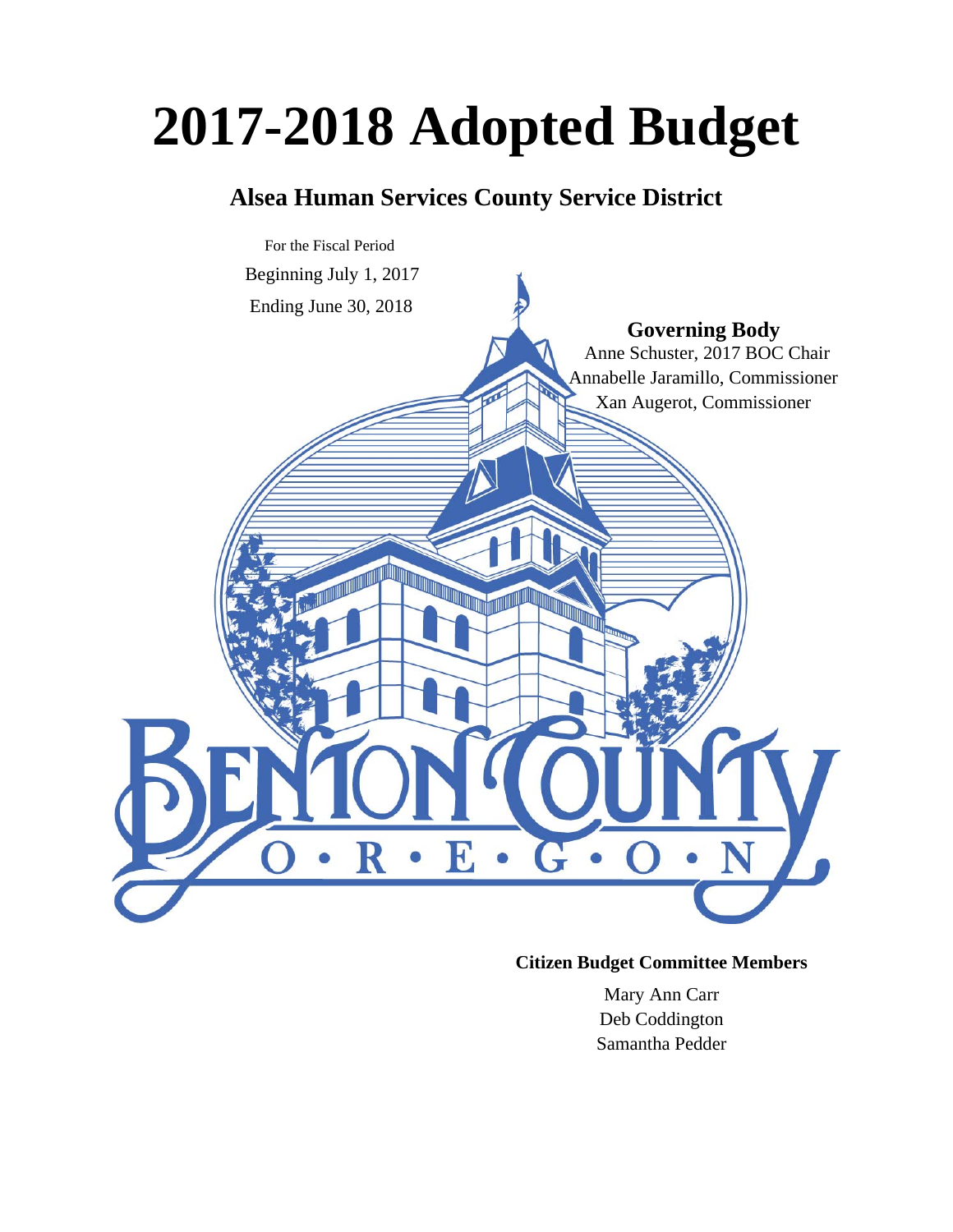# **AlseaHumanServicesCountyServiceDistrict**

**ADMINISTRATION: Benton County Budget** 

Pat Cochran, Budget Manager

**OFFICE LOCATION:** 4077 SW Research Way, Corvallis

**TELEPHONE:** 541-766-6257

#### **INTERNET ADDRESS: HTTP://WWW.CO.BENTON.OR.US/BUDGET**

#### **DISTRICT OVERVIEW:**

This county service district was created by a vote of the people on May 15, 2012. At the same time voters approved a maximum district property tax rate of \$0.84 / 1000 of assessed value. The rate for FY 2017-18 is \$0.64 / 1000.

The district is a separate municipal entity from the County. By law the Governing Body is the Board of Commissioners. District operations are delegated to County Finance Services to manage accounting and budget processes. The County is reimbursed from district funds for administrative expenses.

The district encompasses the same boundary as the Alsea School District within Benton County. The purpose of the district is to supplement the finances of the Alsea clinic founded by Alsea Rural Health Inc. a non-profit formed in 1981, that serves a population of about 1,300 in southwestern Benton County.

The budget shown in this document is only for the resources available to the district to expend. It does not include financial resources and expenditures of the nonprofit Alsea Rural Health Care Inc. (ARHC), or Benton County which contracts with ARHC to operate the clinic. (See explanation under district statement.)



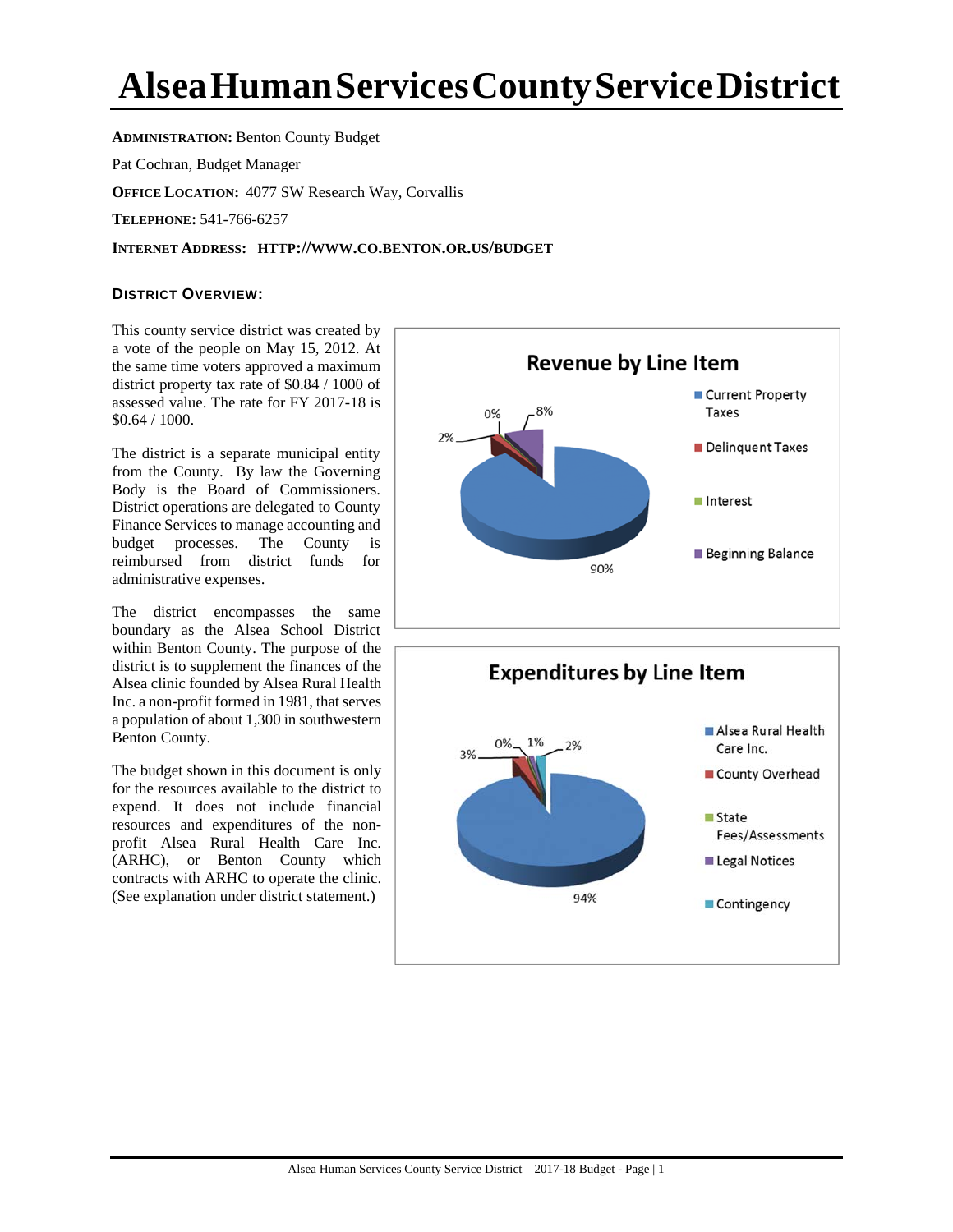## **ALSEA HUMAN SERVICES COUNTY SERVICE DISTRICT**

Budget Summary

| Category Title                 | 2014-15<br>Actual        | 2015-16<br>Actual        | 2016-17<br>Adopted | 2016-17<br>Adj. Adopted      | 2017-18<br><b>Budget</b> | % Change<br>Budget over<br>Adj Adopted |
|--------------------------------|--------------------------|--------------------------|--------------------|------------------------------|--------------------------|----------------------------------------|
| General Revenues               | 57,428                   | 59,510                   | 60,960             | 60,960                       | 48,110                   | $-21.1%$                               |
| Charges for Service            |                          |                          |                    |                              |                          | 0.0%                                   |
| Operating Grants/Contributions |                          |                          |                    |                              |                          | $0.0\%$                                |
| Capital Grants/Contributions   |                          |                          |                    |                              |                          | 0.0%                                   |
| Fund Transfers In              |                          |                          |                    |                              |                          | 0.0%                                   |
| Loans                          |                          |                          |                    |                              |                          | 0.0%                                   |
| Current Program Income         | 57,428                   | 59,510                   | 60,960             | 60,960                       | 48,110                   | $-21.1%$                               |
| Unrestricted Beginning Balance | $\overline{a}$           | $\frac{1}{2}$            | $\overline{a}$     | ÷,                           | L,                       | 0.0%                                   |
| Dedicated Beginning Balance    | 1,031                    | 2,350                    | 4,000              | 4,000                        | 4,000                    | 0.0%                                   |
| <b>Beginning Balances</b>      | 1,031                    | 2,350                    | 4,000              | 4,000                        | 4,000                    | 0.0%                                   |
| <b>Total Resources</b>         | 58,459                   | 61,859                   | 64,960             | 64,960                       | 52,110                   | $-19.8%$                               |
| Personnel Services             |                          |                          |                    |                              |                          | 0.0%                                   |
| Materials & Services           | 56,110                   | 57,398                   | 63,960             | 63,960                       | 51,110                   | $-20.1%$                               |
| Capital Outlay                 |                          |                          |                    |                              |                          | 0.0%                                   |
| Other: Fund Transfers Out      |                          |                          |                    |                              |                          | 0.0%                                   |
| Other: Loans                   |                          |                          |                    |                              |                          | 0.0%                                   |
| Other: Bond Debt Principle     |                          |                          |                    |                              |                          | 0.0%                                   |
| Other: Bond Debt Interest      |                          | $\overline{\phantom{a}}$ | L,                 | ÷,                           |                          | 0.0%                                   |
| Expenditures                   | 56,110                   | 57,398                   | 63,960             | 63,960                       | 51,110                   | $-20.1%$                               |
| Other: Contingency             |                          |                          | 1,000              | 1,000                        | 1,000                    | 0.0%                                   |
| Other: Debt Reserve            |                          |                          | $\overline{a}$     |                              | $\overline{a}$           | 0.0%                                   |
| Other: Unappropriated Balance  | $\overline{\phantom{a}}$ | $\overline{\phantom{a}}$ | $\overline{a}$     | $\qquad \qquad \blacksquare$ | $\overline{a}$           | 0.0%                                   |
| Reserves                       |                          |                          | 1,000              | 1,000                        | 1,000                    | 0.0%                                   |
| <b>Total Budget</b>            | 56,110                   | 57,398                   | 64,960             | 64,960                       | 52,110                   | $-19.8%$                               |
| Surplus / (Deficit) of Fund    |                          |                          |                    |                              |                          |                                        |
| Resources to Expenditures      | 2,350                    | 4,461                    |                    |                              |                          | 0.0%                                   |
| Full-Time-Equivalent (FTE)     |                          |                          |                    |                              |                          |                                        |
| Regular                        |                          |                          |                    |                              |                          | 0.0%                                   |
| Temporary                      |                          |                          |                    |                              |                          | 0.0%                                   |
| Total                          | $\overline{\phantom{a}}$ | $\overline{\phantom{a}}$ | $\overline{a}$     | $\overline{\phantom{a}}$     |                          | $0.0\%$                                |